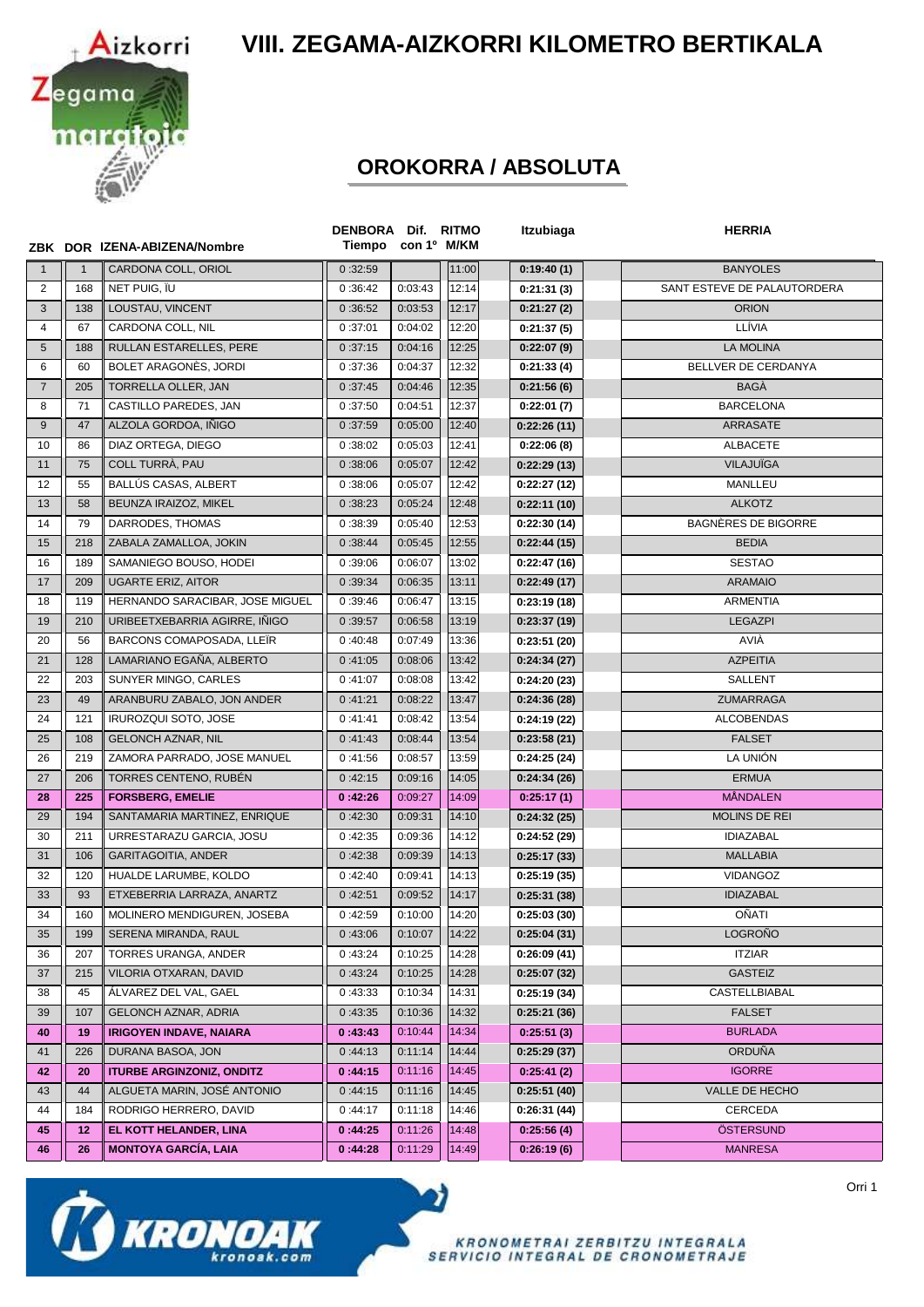|          |            | ZBK DOR IZENA-ABIZENA/Nombre                     | DENBORA Dif. RITMO<br>Tiempo con 1º M/KM |                    |                | Itzubiaga                  | <b>HERRIA</b>                         |
|----------|------------|--------------------------------------------------|------------------------------------------|--------------------|----------------|----------------------------|---------------------------------------|
| 47       | 191        | SÁNCHEZ RIOS, INAXIO                             | 0:44:34                                  | 0:11:35            | 14:51          | 0:26:15(42)                | VITORIA - GASTEIZ                     |
| 48       | 22         | LARA DIÉGUEZ, SILVIA                             | 0:44:45                                  | 0:11:46            | 14:55          | 0:26:05(5)                 | <b>CASTILLO DE LOCUBIN</b>            |
| 49       | 84         | DELGADO PASTRANA, ISMAEL                         | 0:44:46                                  | 0:11:47            | 14:55          | 0:25:48(39)                | <b>ARCHIDONA</b>                      |
| 50       | 31         | <b>SABATA FONT, CLAUDIA</b>                      | 0:45:02                                  | 0:12:03            | 15:01          | 0:26:36(8)                 | <b>BERGA</b>                          |
| 51       | 142        | MARCE GARCIA, GERARD                             | 0:45:04                                  | 0:12:05            | 15:01          | 0:26:34(47)                | CAIMARI                               |
| 52       | 139        | LOZANO, ELEDER                                   | 0:45:09                                  | 0:12:10            | 15:03          | 0:26:32(46)                | <b>ELGETA</b>                         |
| 53       | 140        | MADARIAGA EGAÑA, BEÑAT                           | 0:45:24                                  | 0:12:25            | 15:08          | 0:26:27(43)                | <b>OÑATI</b>                          |
| 54       | 90         | ERRAZU ALBERDI, JEXUX MARI                       | 0:45:28                                  | 0:12:29            | 15:09          | 0:26:38(48)                | <b>AZPEITIA</b>                       |
| 55       | 46         | ALVES PIRES, KEVIN                               | 0:45:33                                  | 0:12:34            | 15:11          | 0:26:32(45)                | <b>BERIAIN</b>                        |
| 56       | 28         | ORDÓÑEZ MARINA, MARÍA                            | 0:45:34                                  | 0:12:35            | 15:11          | 0:26:30(7)                 | <b>PAMPLONA</b>                       |
| 57       | 133        | LEON MEDINA, JOSE MANUEL                         | 0:45:36                                  | 0:12:37            | 15:12          | 0:27:04(52)                | <b>ICOD DE LOS VINOS</b>              |
| 58       | 212        | URRUTIA OÑATE, MIKEL                             | 0:45:49                                  | 0:12:50            | 15:16          | 0:26:45(50)                | OÑATI                                 |
| 59       | 122        | IZAGIRRE BELOKI, EGOITZ                          | 0:45:54                                  | 0:12:55            | 15:18          | 0:27:25(58)                | <b>OIARTZUN</b>                       |
| 60       | 131        | LASARTE GARCIA, IÑIGO                            | 0:45:56                                  | 0:12:57            | 15:19          | 0:27:22(57)                | <b>LEKUNBERRI</b>                     |
| 61       | 41         | AHICART TORT, GERARD                             | 0:45:57                                  | 0:12:58            | 15:19          | 0:27:00(51)                | AVIÀ                                  |
| 62       | 21         | <b>KEHRES KEHRES, MOANA LILLY</b>                | 0:45:59                                  | 0:13:00            | 15:20          | 0:26:43(10)                | <b>CERVANTES</b>                      |
| 63       | 171        | OIARBIDE UGARTEMENDIA, ASIER                     | 0:46:00                                  | 0:13:01            | 15:20          | 0:26:43(49)                | <b>IDIAZABAL</b>                      |
| 64       | 115        | HANNEQUIN, ERIC                                  | 0:46:03                                  | 0:13:04            | 15:21          | 0:27:18(56)                | LESPITEAU                             |
| 65       | 221        | ZELAIA ETXANIZ, JEXUX                            | 0:46:03                                  | 0:13:04            | 15:21          | 0:27:15(55)                | <b>AZPEITIA</b>                       |
| 66       | 165        | MUÑOZ GONZALEZ, RAUL                             | 0:46:24                                  | 0:13:25            | 15:28          | 0:27:07(54)                | <b>OÑATI</b>                          |
| 67       | 33         | <b>STABERG, GRACE</b>                            | 0:46:31                                  | 0:13:32            | 15:30          | 0:26:42(9)                 | <b>SILVERTHORNE</b>                   |
| 68       | 95         | FEIJOO GARETXANA, JON                            | 0:46:35                                  | 0:13:36            | 15:32          | 0:27:34(60)                | <b>ONDARROA</b>                       |
| 69       | 82         | DE LAS HERAS CEREZAL, ALBERTO                    | 0:46:47                                  | 0:13:48            | 15:36          | 0:27:35(62)                | <b>BARAKALDO</b>                      |
| 70       | 193        | SANJUAN ARRIETA, IBAN                            | 0:47:11                                  | 0:14:12            | 15:44          | 0:27:06(53)                | <b>ZEGAMA</b>                         |
| 71       | 11         | EL KOTT HELANDER, SANNA                          | 0:47:16                                  | 0:14:17            | 15:45          | 0:27:24(11)                | <b>OSTERSUND</b>                      |
| 72       | 80         | DE LA CRUZ, OLIVER                               | 0:47:20                                  | 0:14:21            | 15:47          | 0:27:42(64)                | LOS REALEJOS                          |
| 73       | 167        | NAVARRETE CONTRERAS, DAVID                       | 0:47:22                                  | 0:14:23            | 15:47          | 0:27:46(65)                | MANZANARES EL REAL                    |
| 74       | 61         | BORRALLERAS ESTRUCH, JORDI                       | 0:47:24                                  | 0:14:25            | 15:48          | 0:28:06(66)                | PRATS DE LLUÇANES                     |
| 75       | 192        | SANCHIS PEDRAZA, OSCAR                           | 0:47:41                                  | 0:14:42            | 15:54          | 0:27:34(59)                | <b>ALCOI</b>                          |
| 76       | 97         | FERNANDEZ PEREDA, ALBERTO                        | 0:47:44                                  | 0:14:45            | 15:55          | 0:27:34(61)                | <b>CASTRO URDIALES</b>                |
| 77       | 109        | <b>GIRON LLESERA, ALBERT</b>                     | 0:48:01                                  | 0:15:02            | 16:00          | 0:28:33(69)                | EL MORELL                             |
| 78       | 23         | <b>LENDINEZ GARATE, AINHOA</b>                   | 0:48:34                                  | 0:15:35            | 16:11          | 0:28:53(13)                | <b>ELGOIBAR</b>                       |
| 79       | 66         | CAPDEVILA GARCIA, ARAN                           | 0:48:35                                  | 0:15:36            | 16:12          | 0:28:57(81)                | AVIÀ                                  |
| 80       | 83         | DE PABLO MOZO, JOSE ANTONIO                      | 0:48:44                                  | 0:15:45            | 16:15          | 0:28:56(78)                | <b>FRONTERA</b>                       |
| 81       | 40         | AGIRRE, ALATZ                                    | 0:48:51                                  | 0:15:52            | 16:17          | 0:28:25(68)                | ARBIZU                                |
| 82       | 222        | ZUAZO RUIZ, OSCAR                                | 0:48:52                                  | 0:15:53            | 16:17          | 0:28:38(71)                | VILLAMEDIANA DE IREGUA                |
| 83       | 152        | MATEU GARCIA, JOSEP                              | 0:48:53                                  | 0:15:54            | 16:18          | 0:28:34(70)                | LES USERES                            |
| 84       | 6          | <b>CAMPOS ODRIOZOLA, IGONE</b>                   | 0:48:53                                  | 0:15:54            | 16:18          | 0:28:53(12)                | <b>ZUMARRAGA</b>                      |
| 85       | 39         | AGARA SILVA, INAXIO                              | 0:48:59                                  | 0:16:00            | 16:20          | 0:28:50(74)                | <b>BERA</b>                           |
| 86       | 166        | MURILLO IRIARTE, BORJA                           | 0:49:04                                  | 0:16:05            | 16:21          | 0:27:35(63)                | ZARAUTZ                               |
| 87       | 187        | RUIZ DE AZUA ARECHEDERRA, IBON                   | 0:49:10                                  | 0:16:11            | 16:23          | 0:28:47(72)                | <b>VITORIA - GASTEIZ</b>              |
| 88       | 78         | CORRES SAINZ, JULIO                              | 0:49:13                                  | 0:16:14            | 16:24          | 0:28:48(73)                | <b>VIANA</b>                          |
| 89       | 62         | BUSTINDUI PERTIKA, TXOMIN<br>TARRAGÓ CLOP, NÚRIA | 0:49:15                                  | 0:16:16            | 16:25          | 0:28:50(75)                | ONDARRU                               |
| 90       | 34         |                                                  | 0:49:17                                  | 0:16:18            | 16:26          | 0:29:03(14)                | <b>MANRESA</b>                        |
| 91       | 129        | LARREA SISTIAGA, KEPA                            | 0:49:33                                  | 0:16:34            | 16:31          | 0:28:53(76)                | <b>DONOSTIA</b>                       |
| 92<br>93 | 178<br>227 | PETRERA, SANTIAGO<br>LORENZO, JORDI              | 0:49:36<br>0:49:39                       | 0:16:37<br>0:16:40 | 16:32<br>16:33 | 0:28:20(67)<br>0:29:30(85) | <b>BUENOS AIRES</b><br><b>TORELLO</b> |
| 94       | 96         | FELIU GALANTE, ORIOL                             | 0:49:42                                  | 0:16:43            | 16:34          |                            | AVINYÓ                                |
| 95       | 180        | RAMOS PEREZ, JORGE                               | 0:50:13                                  | 0:17:14            | 16:44          | 0:29:19(84)                | <b>PAMPLONA</b>                       |
| 96       | 37         | <b>ZABALETA, MAITE</b>                           | 0:50:19                                  | 0:17:20            | 16:46          | 0:28:56(77)<br>0:29:55(16) | ARETXABALETA                          |
| 97       | 208        | <b>UBIDE IBARGUREN, ION</b>                      | 0:50:19                                  | 0:17:20            | 16:46          | 0:29:38(87)                | <b>TOLOSA</b>                         |
| 98       | 195        | SANTIAGO PÉREZ, PABLO                            | 0:50:20                                  | 0:17:21            | 16:47          | 0:28:57(79)                | <b>MONFERO</b>                        |
| 99       | 101        | GABILONDO MILLET, JOXE MARI                      | 0:50:24                                  | 0:17:25            | 16:48          | 0:29:41(88)                | EZKIO_ITSASO                          |
| 100      | 163        | MOSEGUI TORÀ, RAFEL                              | 0:50:26                                  | 0:17:27            | 16:49          | 0:29:02(82)                | <b>GINESTAR</b>                       |
| 101      | 29         | PINTÓ BIESCAS, AIDA                              | 0:50:32                                  | 0:17:33            | 16:51          | 0:29:45(15)                | <b>MANRESA</b>                        |
| 102      | 141        | MAIZ LEZETA, IÑAKI                               | 0:50:34                                  | 0:17:35            | 16:51          | 0:30:12(97)                | <b>BEASAIN</b>                        |
|          |            |                                                  |                                          |                    |                |                            |                                       |

o)



KRONOMETRAI ZERBITZU INTEGRALA<br>SERVICIO INTEGRAL DE CRONOMETRAJE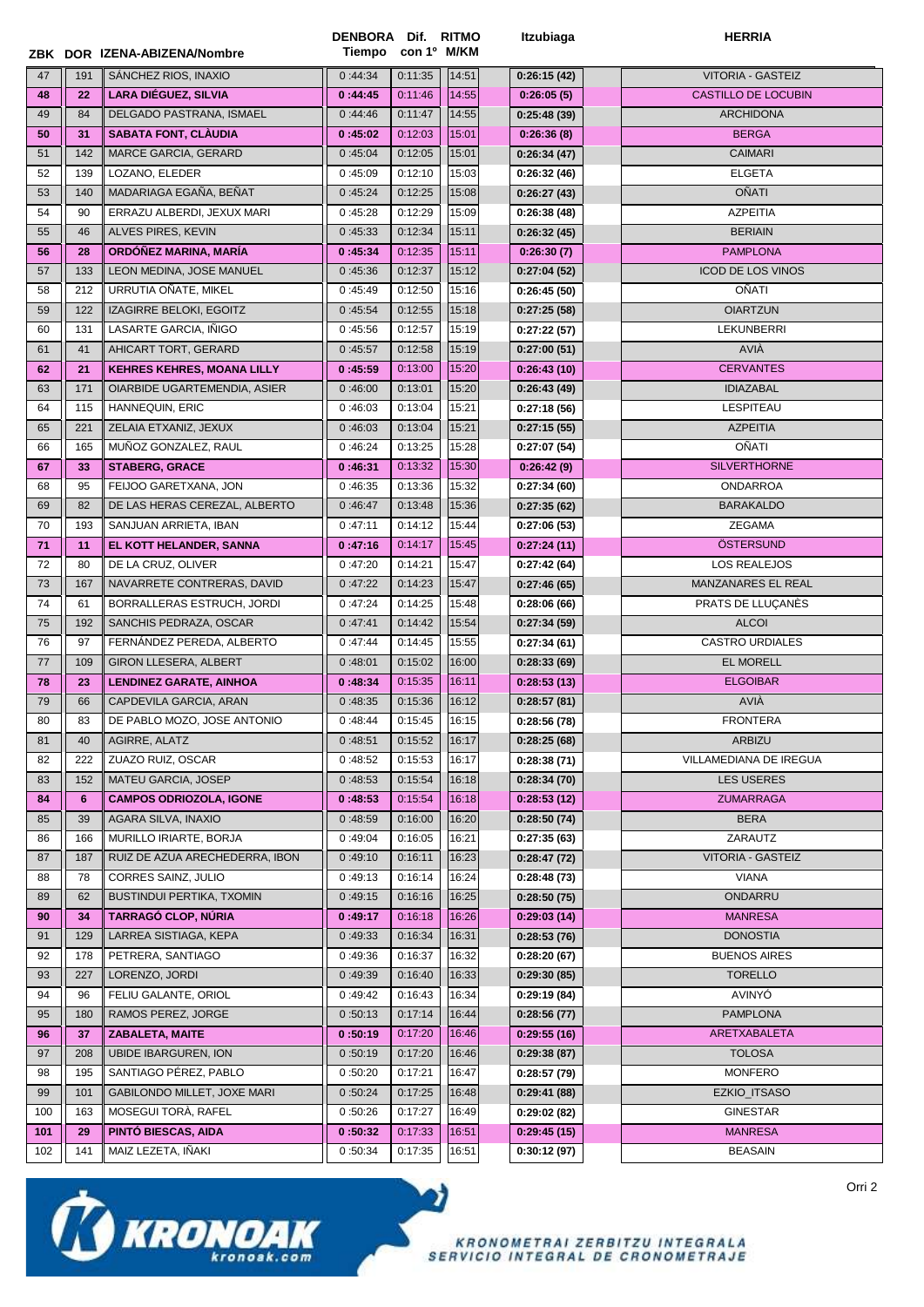|     |              | ZBK DOR IZENA-ABIZENA/Nombre      | DENBORA Dif. RITMO<br>Tiempo | con 1º M/KM |       | Itzubiaga    | <b>HERRIA</b>                         |
|-----|--------------|-----------------------------------|------------------------------|-------------|-------|--------------|---------------------------------------|
| 103 | 113          | GUERRA AMUNDARAIN, JULEN          | 0:50:42                      | 0:17:43     | 16:54 | 0:29:14(83)  | <b>BEASAIN</b>                        |
| 104 | 59           | BEUNZA OSACAIN, JABI              | 0:50:43                      | 0:17:44     | 16:54 | 0:30:02(95)  | <b>ELTSO</b>                          |
| 105 | 137          | LOPEZ RIOS, JOSE LUIS             | 0:50:55                      | 0:17:56     | 16:58 | 0:29:55(93)  | <b>VILLARCAYO</b>                     |
| 106 | 190          | SÁNCHEZ JUAREZ, PABLO             | 0:51:05                      | 0:18:06     | 17:02 | 0:29:53 (92) | <b>REDOVAN</b>                        |
| 107 | $\mathbf{2}$ | <b>ABASOLO MUJIKA, GARAZI</b>     | 0:51:20                      | 0:18:21     | 17:07 | 0:30:50(17)  | ARETXABALETA                          |
| 108 | 197          | SARRIAS GARCIA, CARLOS            | 0:51:20                      | 0:18:21     | 17:07 | 0:30:12(98)  | <b>DOSRIUS</b>                        |
| 109 | 146          | MARTÍN JUÁREZ, SANTIAGO           | 0:51:22                      | 0:18:23     | 17:07 | 0:30:17(100) | <b>TERRASSA</b>                       |
| 110 | 183          | REYES SOLA, JORDI                 | 0:51:23                      | 0:18:24     | 17:08 | 0:29:57(94)  | <b>ARCAVELL</b>                       |
| 111 | 88           | DOYHARZABAL, HARITZ               | 0:51:30                      | 0:18:31     | 17:10 | 0:30:13(99)  | <b>TOLOSA</b>                         |
| 112 | 98           | FERREIRA CORGA TONDELA, SÉRGIO AL | 0:51:32                      | 0:18:33     | 17:11 | 0:28:57(80)  | VALONGO DO VOUGA                      |
| 113 | 177          | PÉREZ, JOSE ANTONIO               | 0:51:32                      | 0:18:33     | 17:11 | 0:29:44(89)  | <b>SIMANCAS</b>                       |
| 114 | 65           | CAMARASA SANSA, ALBERT            | 0:51:37                      | 0:18:38     | 17:12 | 0:29:52(91)  | <b>ALCOLETGE</b>                      |
| 115 | 53           | ARTOLA MARTIARENA, JOSU           | 0:51:39                      | 0:18:40     | 17:13 | 0:30:31(102) | <b>ASTIGARRAGA</b>                    |
| 116 | 135          | LOFEUDO, FABRICIO                 | 0:51:40                      | 0:18:41     | 17:13 | 0:29:33(86)  | <b>BUENOS AIRES</b>                   |
| 117 | 151          | MARTÍNEZ GALINDO, DAVID           | 0:51:57                      | 0:18:58     | 17:19 | 0:30:28(101) | <b>GARRUCHA</b>                       |
| 118 | 153          | MAYOL MUNTANER, JOAN ANTONI       | 0:52:04                      | 0:19:05     | 17:21 | 0:30:39(103) | CAIMARI                               |
| 119 | 105          | <b>GARCIA TIERRA, JOSEBA</b>      | 0:52:08                      | 0:19:09     | 17:23 | 0:30:40(104) | <b>AMURRIO</b>                        |
| 120 | 196          | SANZ DIEZ, DAVID                  | 0:52:18                      | 0:19:19     | 17:26 | 0:29:52(90)  | <b>IDIAZABAL</b>                      |
| 121 | 214          | VELEZ VALLE DE LERSUNDI, PABLO    | 0:52:35                      | 0:19:36     | 17:32 | 0:30:56(108) | <b>HERNANI</b>                        |
| 122 | 174          | PASTOR-PERIS SORIANO, MIGUEL      | 0:52:43                      | 0:19:44     | 17:34 | 0:30:51(106) | ZARAGOZA                              |
| 123 | 36           | <b>ZABALA SUQUIA, MARINA</b>      | 0:52:49                      | 0:19:50     | 17:36 | 0:31:09(18)  | <b>LAKUNTZA</b>                       |
| 124 | 172          | ONTANON, MARIANO                  | 0:53:11                      | 0:20:12     | 17:44 | 0:31:30(115) | <b>MADRID</b>                         |
| 125 | 224          | JIMÉNEZ MARIN, FIDEL              | 0:53:14                      | 0:20:15     | 17:45 | 0:31:18(114) | ETXARRI ARANATZ                       |
| 126 | 111          | GONZÁLEZ CUÉLLAR, LUIS JAVIER     | 0:53:21                      | 0:20:22     | 17:47 | 0:30:54(107) | <b>SEGOVIA</b>                        |
| 127 | 201          | SIMO, XAVI                        | 0:53:21                      | 0:20:22     | 17:47 | 0:30:05(96)  | <b>LLEIDA</b>                         |
| 128 | 92           | <b>ESPADAS TREJO, RUBEN</b>       | 0:53:34                      | 0:20:35     | 17:51 | 0:31:04(110) | CORUÑA A                              |
| 129 | 73           | CLAVERA, DAVID                    | 0:53:36                      | 0:20:37     | 17:52 | 0:30:58(109) | <b>GRANOLLERS</b>                     |
| 130 | 164          | MUNOZ EGEA, JOSE MIGUEL           | 0:53:45                      | 0:20:46     | 17:55 | 0:31:13(111) | PUEBLA DE DON FADRIQUE                |
| 131 | 10           | DUQUE AURREKOETXEA, EZTIZEN       | 0:53:49                      | 0:20:50     | 17:56 | 0:32:00(20)  | <b>PORTUGALETE</b>                    |
| 132 | 24           | <b>MARTÍN VENTURA, SONIA</b>      | 0:53:57                      | 0:20:58     | 17:59 | 0:31:17(19)  | <b>LA GRANJA</b>                      |
| 133 | 127          | JORQUERA MESTRES, ALBERT          | 0:53:58                      | 0:20:59     | 17:59 | 0:31:14(112) | VILANOVA I LA GELTRÚ                  |
| 134 | 89           | ECHEVERRIA HUARTE, JONATHAN       | 0:54:09                      | 0:21:10     | 18:03 | 0:31:16(113) | BARAÑÁIN                              |
| 135 | 52           | ARRUTI SALGADO, IGOR              | 0:54:11                      | 0:21:12     | 18:04 | 0:31:36(116) | <b>URNIETA</b>                        |
| 136 | 143          | MARIEZKURRENA UNANUA, KOLDO       | 0:54:30                      | 0:21:31     | 18:10 | 0:31:45(118) | <b>ARRARATS</b>                       |
| 137 | 132          | LAZCANO ALBERDI, ENAR             | 0:54:35                      | 0:21:36     | 18:12 | 0:31:50(119) | PALMA DE MSLLORCA                     |
| 138 | 43           | ALEJANDRO GUTIÉRREZ, ALBERTO      | 0:54:42                      | 0:21:43     | 18:14 | 0:31:55(120) | ZALDIBIA                              |
| 139 | 148          | MARTINEZ, JESUS                   | 0:54:50                      | 0:21:51     | 18:17 | 0:31:56(121) | <b>LEGAZPI</b>                        |
| 140 | 87           | DIEZ DE MARCOS, LUCAS             | 0:55:11                      | 0:22:12     | 18:24 | 0:30:43(105) | <b>FUENMAYOR</b>                      |
| 141 | 136          | LOPEZ DE LA RICA, IÑIGO           | 0:55:29                      | 0:22:30     | 18:30 | 0:32:08(123) | <b>GORLIZ</b>                         |
| 142 | 179          | PRIETO RUEDA, XABI                | 0:55:34                      | 0:22:35     | 18:31 | 0:32:08(122) | <b>DONOSTIA</b>                       |
| 143 | 158          | MILLAN MARCO, SALVADOR            | 0:56:01                      | 0:23:02     | 18:40 | 0:32:51(128) | <b>ZUMAIA</b>                         |
| 144 | 51           | ARROGANTE HUERTAS, VÍCTOR         | 0:56:04                      | 0:23:05     | 18:41 | 0:32:11(124) | CERCEDA                               |
| 145 | 204          | TEJERO SANTANA, MANUEL            | 0:56:26                      | 0:23:27     | 18:49 | 0:33:05(130) | <b>ARCHIDONA</b>                      |
| 146 | 5            | <b>BERNARDIS, NADIA</b>           | 0:56:30                      | 0:23:31     | 18:50 | 0:32:52(21)  | <b>HAEDO</b>                          |
| 147 | 176          | PEREIRO, EMILIANO                 | 0:56:31                      | 0:23:32     | 18:50 | 0:31:44(117) | CABA                                  |
| 148 | 72           | CHASSAGNE VELASCO, SÉBASTIEN      | 0:56:34                      | 0:23:35     | 18:51 | 0:33:21(134) | <b>BILBAO 48012</b>                   |
| 149 | 91           | ESNAOLA, PELLO                    | 0:56:50                      | 0:23:51     | 18:57 | 0:33:36(137) | <b>DONOSTIA</b>                       |
| 150 | 117          | HERNÁNDEZ JIMÉNEZ, VÍCTOR GABRIEL | 0:56:51                      | 0:23:52     | 18:57 | 0:33:22(135) | <b>FUERTEVENTURA</b>                  |
| 151 | 157          | MESAS BROSA, JORDI                | 0:56:57                      | 0:23:58     | 18:59 | 0:33:44(138) | <b>BARCELONA</b>                      |
| 152 | 202          | SOLER GONZALEZ, PABLO             | 0:57:11                      | 0:24:12     | 19:04 | 0:32:13(125) | <b>SUECA</b>                          |
| 153 | 3            | <b>AGIRRE ARANBURU, JANIRE</b>    | 0:57:22                      | 0:24:23     | 19:07 | 0:33:03(22)  | <b>ATAUN</b>                          |
| 154 | 30           | <b>REGUEIRO RODRIGUEZ, SONIA</b>  | 0:58:04                      | 0:25:05     | 19:21 | 0:34:26(24)  | <b>MENDIOLA</b>                       |
| 155 | 110          | GOMEZ ROSADO, GONZALO             | 0:58:05                      | 0:25:06     | 19:22 | 0:33:56(141) | RESURRECCIÓN MARÍA DE AZKUE Nº 15-3ºA |
| 156 | 156          | MENDEZ RIERA, MIQUEL              | 0:58:07                      | 0:25:08     | 19:22 | 0:32:22(126) | MONTCADA I REIXAC                     |
| 157 | 145          | MARTÍN HERNÁNDEZ, LANDER          | 0:58:23                      | 0:25:24     | 19:28 | 0:32:24(127) | <b>BEORBURU</b>                       |
| 158 | 50           | ARBELAITZ URRETABIZKAIA, IMANOL   | 0:58:27                      | 0:25:28     | 19:29 | 0:33:00(129) | <b>OIARTZUN</b>                       |

D)



KRONOMETRAI ZERBITZU INTEGRALA<br>SERVICIO INTEGRAL DE CRONOMETRAJE

Orri 3